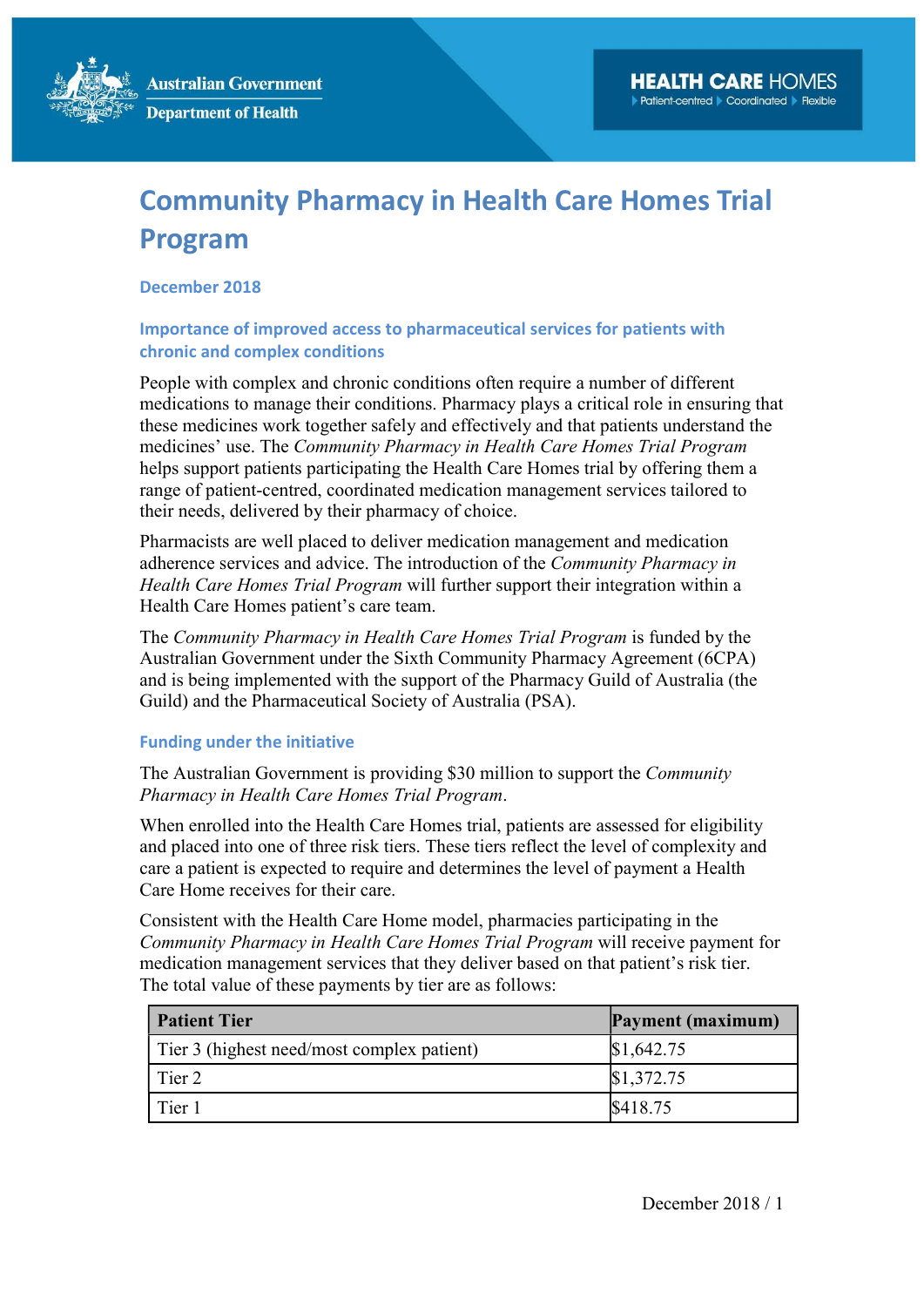

Payments are provided to pharmacies in four instalments; one instalment following completion of the patient's initial consultation and three subsequent instalments following the patient's follow-up appointments. Pharmacies cannot charge patients any additional costs for services delivered under this Trial Program, with the exception of the provision of Dose Administration Aids for patients in Tier 2 and Tier 3.

# Services offered under the Community Pharmacy in Health Care Homes Trial Program

Pharmacists can only deliver effective medication management and support when they are aware of all of the medications a patient is taking and their long-term health conditions. Like the broader Health Care Homes trial, the Community Pharmacy in Health Care Homes Trial Program requires Health Care Homes' patients to enrol with a pharmacy of their choice in order to receive *Community Pharmacy in Health* Care Homes Trial Program services.

Once enrolled, the pharmacist and patient can work together to deliver a range of medication management services to help achieve the health care goals set out in the patient's Shared Care Plan, including:

- a medicines reconciliation with a focus on education and helping patients to better manage their medicines;
- the development of a Medication Management Plan (MMP), undertaken in collaboration with the patient and carer, Health Care Home and pharmacist. This will form part of the patient's Shared Care Plan;
- regular follow-up reviews with the patient (in consultation with the Health Care Home), to maximise continuity of care, ensure that the patient's medication goals are achieved and to improve chronic disease management. All patient tiers will receive three follow-up reviews over the remaining trial period; and
- a 'supporting services' flexible category for Tier 2 and Tier 3 patients, allowing pharmacists to deliver a range of additional medication adherence and medication management services based on the unique needs of the patient. Services may include:
	- o a Dose Administration Aid (weekly);
	- o blood glucose monitoring;
	- o blood pressure monitoring; and
	- o development of an asthma management plan.

The Pharmacy and the Health Care Homes' care team will work collaboratively to deliver the MMP, ensuring that the patient's medication goals are achieved and patients are supported through new change management and lifestyle approaches that could improve their ongoing care.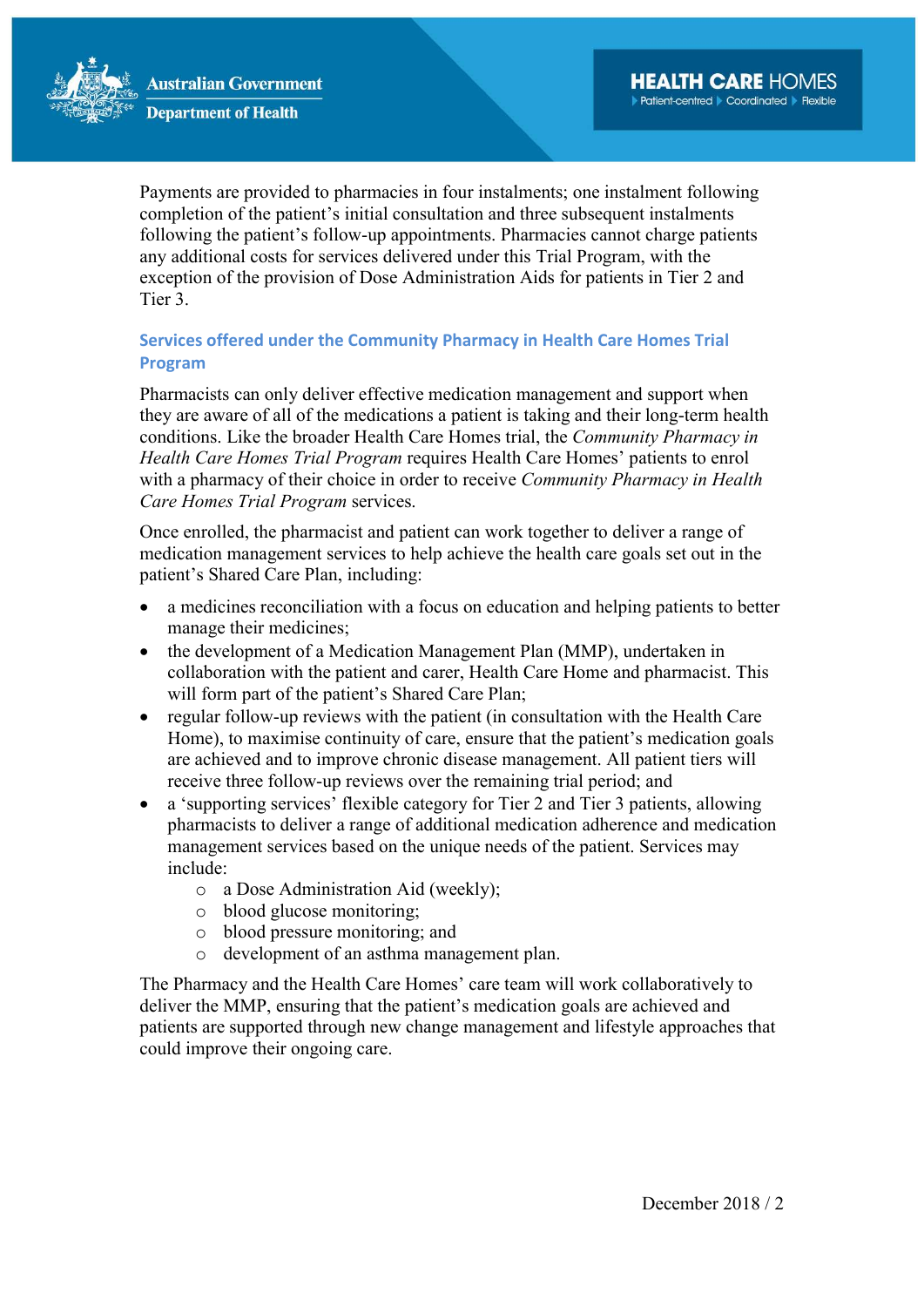

### Who can access these services?

The Health Care Home will initially identify if their patient/s would benefit from these medication support services and will then refer relevant patients to their pharmacy of choice. These services will be delivered by the pharmacy in close collaboration with the patient and their Health Care Home, in support of the patients' Shared Care Plan. To participate in the program, patients must sign a consent form provided by the pharmacist at the time of enrolment.

## Support for pharmacies participating in the Community Pharmacy in Health Care Homes Trial Program

Pharmacies participating in the Community Pharmacy in Health Care Homes Trial Program will have access to training developed jointly by the PSA and Guild to help them maximise the benefits of the Health Care Home model. The self-directed training process will aim to prepare pharmacies for the requirements of the Community Pharmacy in Health Care Homes Trial Program, improve communication and collaboration with Health Care Homes and provide techniques and strategies for increasing patient's capacity to use their medicines safely and effectively.

Access to this training package will initially be targeted to pharmacies in Health Care Home catchment areas that are most likely to participate in the program.

## Support for Primary Health Networks (PHNs) and Health Care Homes

In acknowledging the vital role that PHNs have in supporting the effective implementation of Health Care Homes, a portion of the funding allocated to the Community Pharmacy in Health Care Homes Trial Program has been made available for the Guild and PSA to jointly deliver an education workshop series in each of the ten participating PHN regions. These workshops will provide the PHN, Health Care Home multi-disciplinary team and local pharmacists the opportunity to gain further insight into this new initiative and their role. These workshops were held from September 2018 onwards.

#### About Health Care Homes

The Health Care Homes stage one trial has commenced in ten regions around Australia. A Health Care Home is an existing general practice or Aboriginal Community Controlled Health Service that will provide a 'home base' for the management of an eligible patient's chronic conditions and delivers coordinated, team-based care around the needs and goals of the patient.

The Health Care Home will facilitate a partnership between the patient, their families and carers, their treating general practitioner and the extended health care team, allowing for better-targeted and effective coordination of clinical resources to meet patient needs.

The stage one trial commenced on 1 October 2017 and will conclude on 30 June 2021.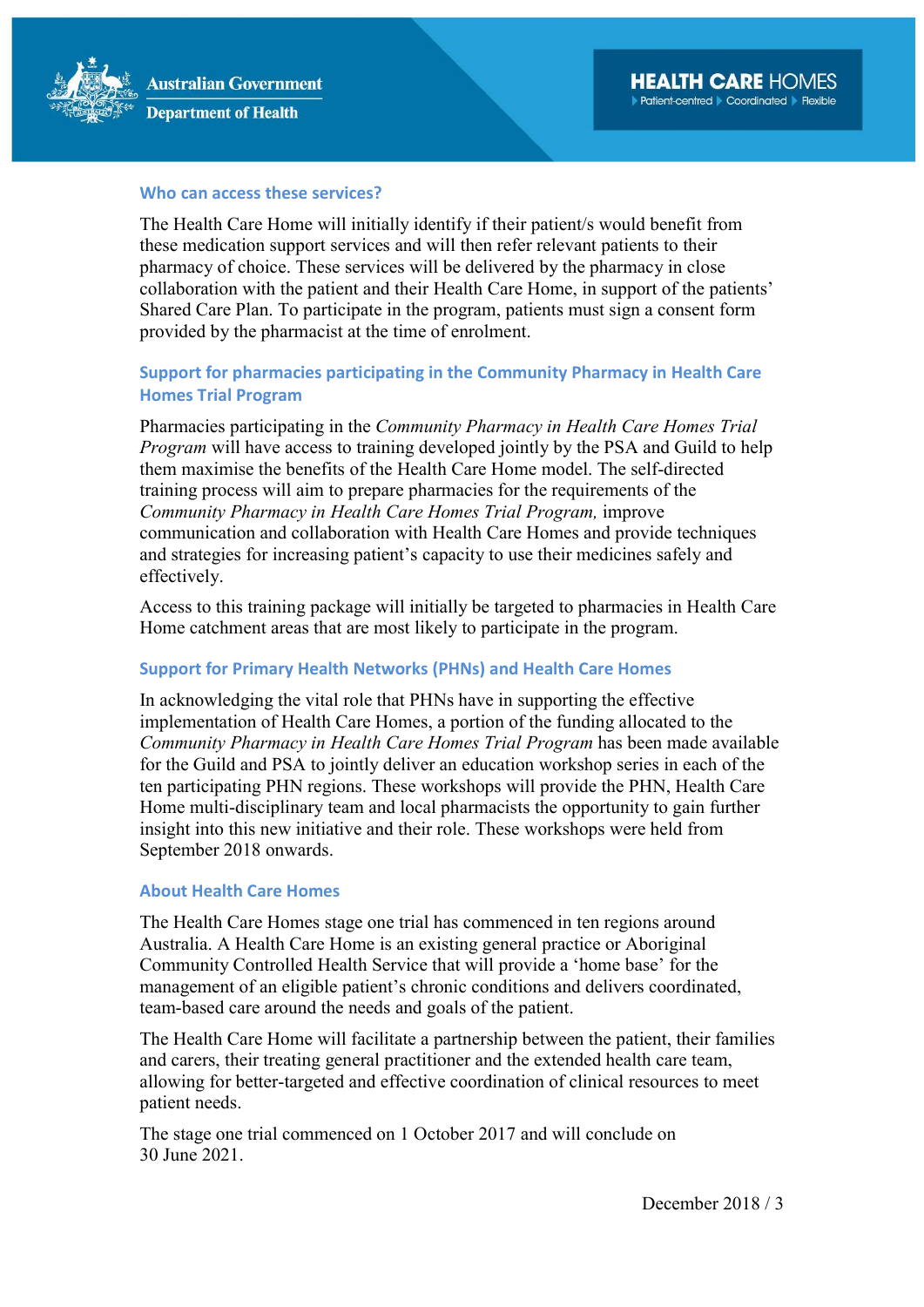

More information is available on the Health Care Homes for health professionals' page.

## Further information

The Guild and the PSA will publish further information in the coming months for pharmacists wishing to participate in the Community Pharmacy in Health Care Homes Trial Program. In the meantime, if you have any questions please contact the Department at healthcarehomes@health.gov.au

# Frequently Asked Questions

## Can Health Care Home patients access this program from any pharmacist?

Health Care Home patients can choose to see any pharmacist that offers the Community Pharmacy in Health Care Homes Trial Program services. To invite a pharmacy to participate, patients should identify their preferred pharmacy when developing their Shared Care Plan. This will not only ensure that the pharmacy receives a referral allowing them to participate in the program, but that it also receives a copy of the shared care plan to provide them a clearer understanding of their patient's health care needs.

# Does a patient have to be enrolled in the Health Care Homes program to access the Community Pharmacy in Health Care Homes Trial Program?

Yes.

# Do patients have to pay extra to access the Community Pharmacy in Health Care Homes Trial Program?

No, patients will not be charged for services provided under the Community Pharmacy in Health Care Homes Trial Program, with the exception of the provision of Dose Administration Aids. Pharmacies may apply an additional charge for a Dose Administration Aid service at their own discretion.

In addition, the costs of any medicines prescribed by the patients' Health Care Home will be in accordance with their entitlement under the Pharmaceutical Benefits Scheme. This means, they may have to pay the relevant patient co-payment amount or other charges.